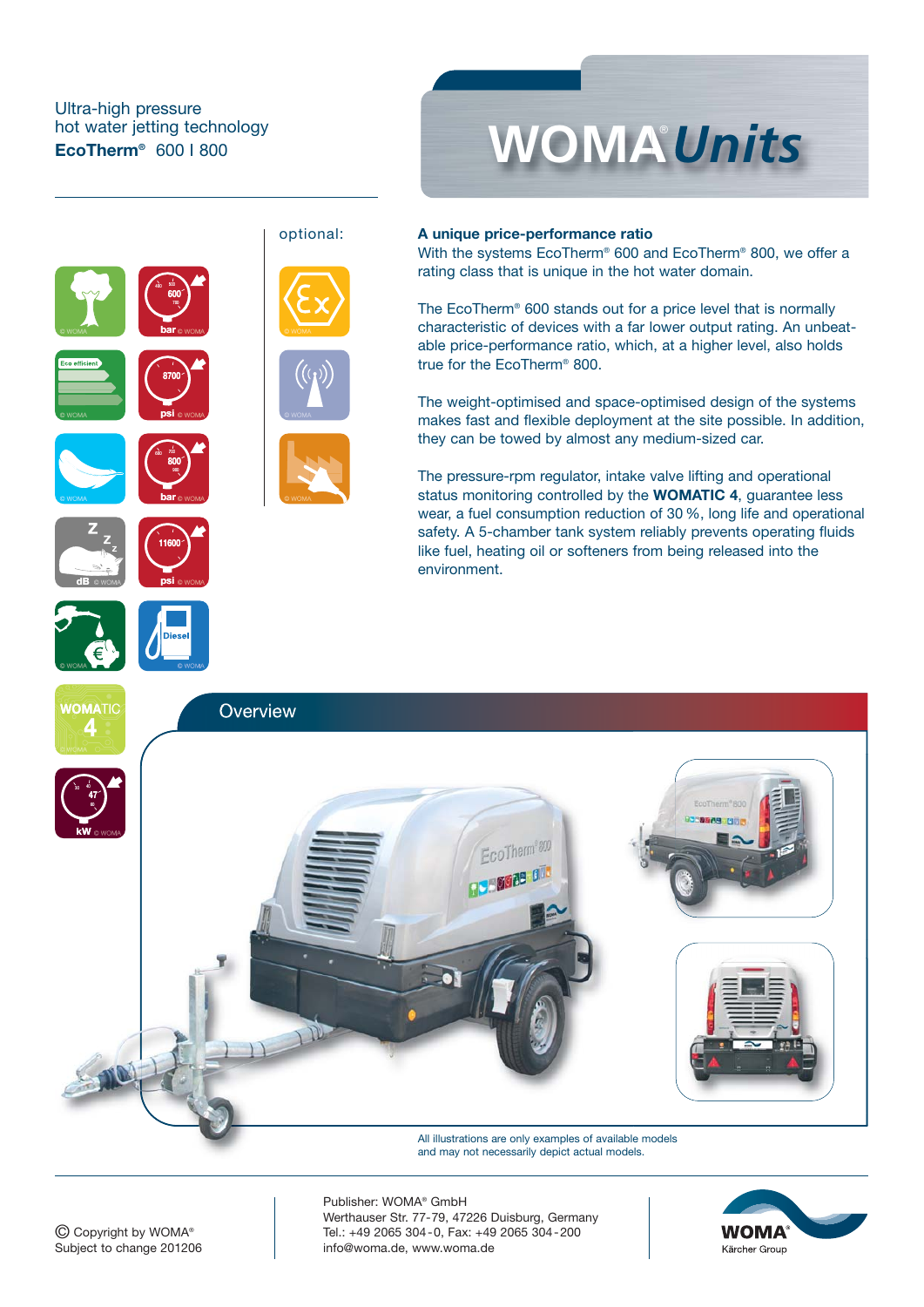# Ultra-high pressure hot water jetting technology



Technical Data











❹





|                                                         | EcoTherm <sup>®</sup> 600 <sup>1)</sup><br>690,6070 | EcoTherm <sup>®</sup> 800 <sup>1)</sup><br>690.6071 |  |
|---------------------------------------------------------|-----------------------------------------------------|-----------------------------------------------------|--|
| Max. operating pressure                                 | 1450-8700 psi/<br>100-600 bar                       | 1450-11600 psi/<br>100-800 bar                      |  |
| Max. flow rate                                          | 28 l/min.*                                          | 21 I/min.*                                          |  |
| High-pressure pump                                      | WOMA <sup>®</sup> 70 Y<br>P 18                      | WOMA <sup>®</sup> 70 Y<br>P 16                      |  |
| Power                                                   | 38 kW** /<br><b>Diesel</b>                          | 38 kW** /<br><b>Diesel</b>                          |  |
| Water temperature                                       | max. 98° C                                          | max. 98° C                                          |  |
| <b>Heating capacity</b>                                 | 132 kW**                                            | 132 kW**                                            |  |
| Fuel tank                                               | 100 <sup>l*</sup> Diesel                            | 100 <sup>l*</sup> Diesel                            |  |
| Water tank                                              | $200$ $\vert$ *                                     | $200$ $\vert$ *                                     |  |
| <b>Heating oil tank</b>                                 | $100$ $\vert$ *                                     | $100$ $\mid^*$                                      |  |
| Antifreeze tank                                         | 25'                                                 | 25'                                                 |  |
| Softener                                                | $10*$                                               | $10*$                                               |  |
| Sound power level<br>Lwa (2001/14/EC)                   | $\leq$ 109 dB(A)                                    | $\leq$ 109 dB(A)                                    |  |
| H.P. connection                                         | $M24 \times 1.5$                                    | M24 x 1.5                                           |  |
| <b>Empty weight</b>                                     | 1300 kg                                             | 1300 kg                                             |  |
| Dimensions <sup>2), 3)</sup><br>$(L \times W \times H)$ | 4100 x 1940<br>x 2000 mm                            | 4100 x 1940<br>x 2000 mm                            |  |
|                                                         |                                                     |                                                     |  |

 $1$ <sup>0</sup> E-EXI-design also available as option.  $2$ <sup>3</sup> Adjustable-height towing bar also available as option. 3) Stationary or mobile. \* 1liter ≙ 0.2641 US.liq.gal \*\* 1 kW ≙ 1.36 PS, 1 kW ≙ 1.341 HP

### Standard accessories 1 x high-pressure gun, lance, nozzle connection and nozzle

- $\Box$ 1 x high-pressure hose 20 m
- 1 x cable reel with 30 m electric cable  $\Box$

#### Recommended accessories

- **O** Wireless remote control
- ❷ Swivel hose connection up to 43500 psi / 3000 bar
- **<sup>3</sup>** FloorMaster®<br> **4** WOMA® Spee
- WOMA<sup>®</sup> Speed Control<sup>®</sup> 3000
- **6** Whirl Jet Nozzle<br>**6** Orbimaster®
- Orbimaster<sup>®</sup>
- ❼ Foot switch, Remote control box: optional E–EXI

This list is just a sample of our comprehensive range of accessories.

Publisher: WOMA® GmbH Werthauser Str. 77-79, 47226 Duisburg, Germany Tel.: +49 2065 304-0, Fax: +49 2065 304-200 info@woma.de, www.woma.de